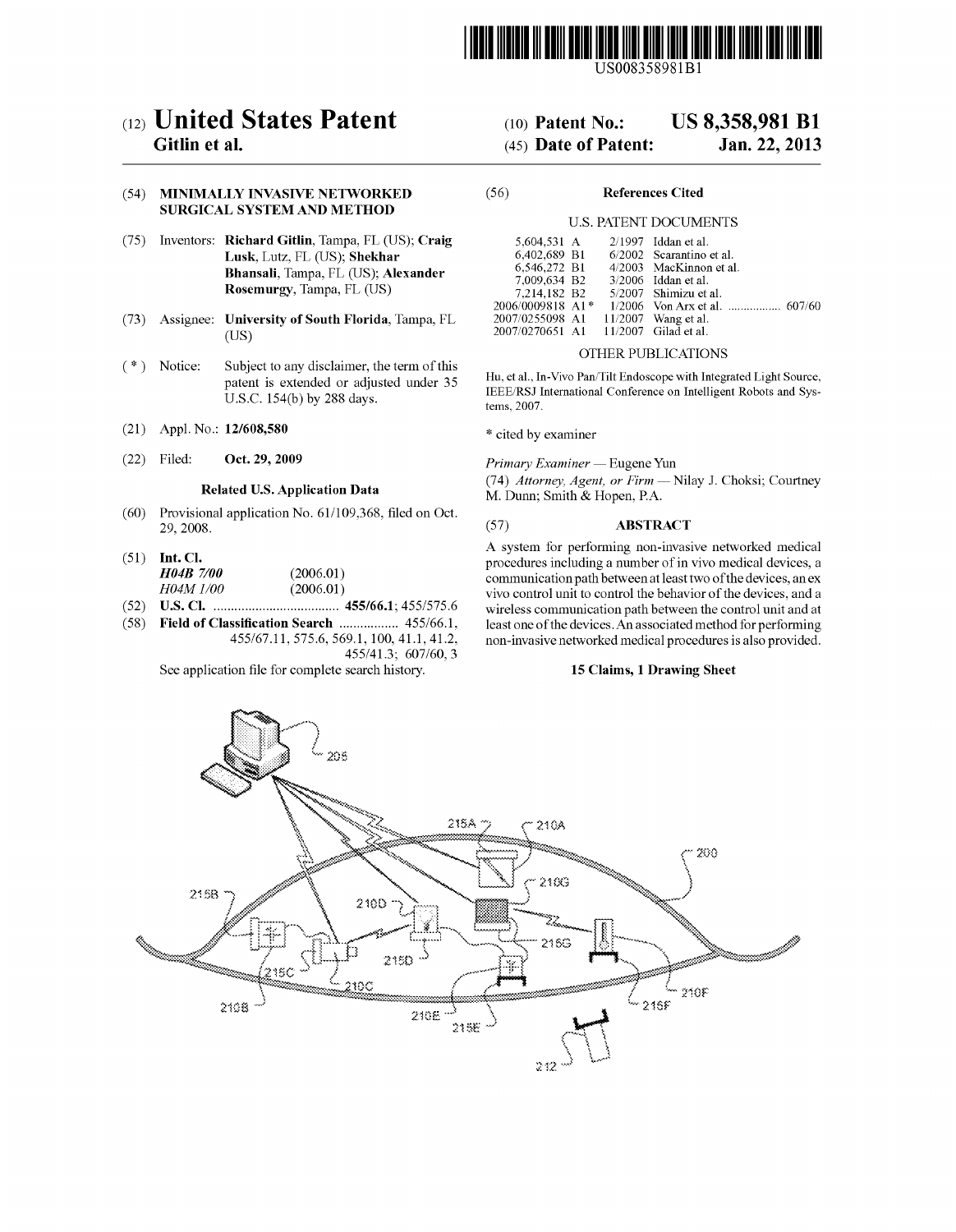

FIG. 1

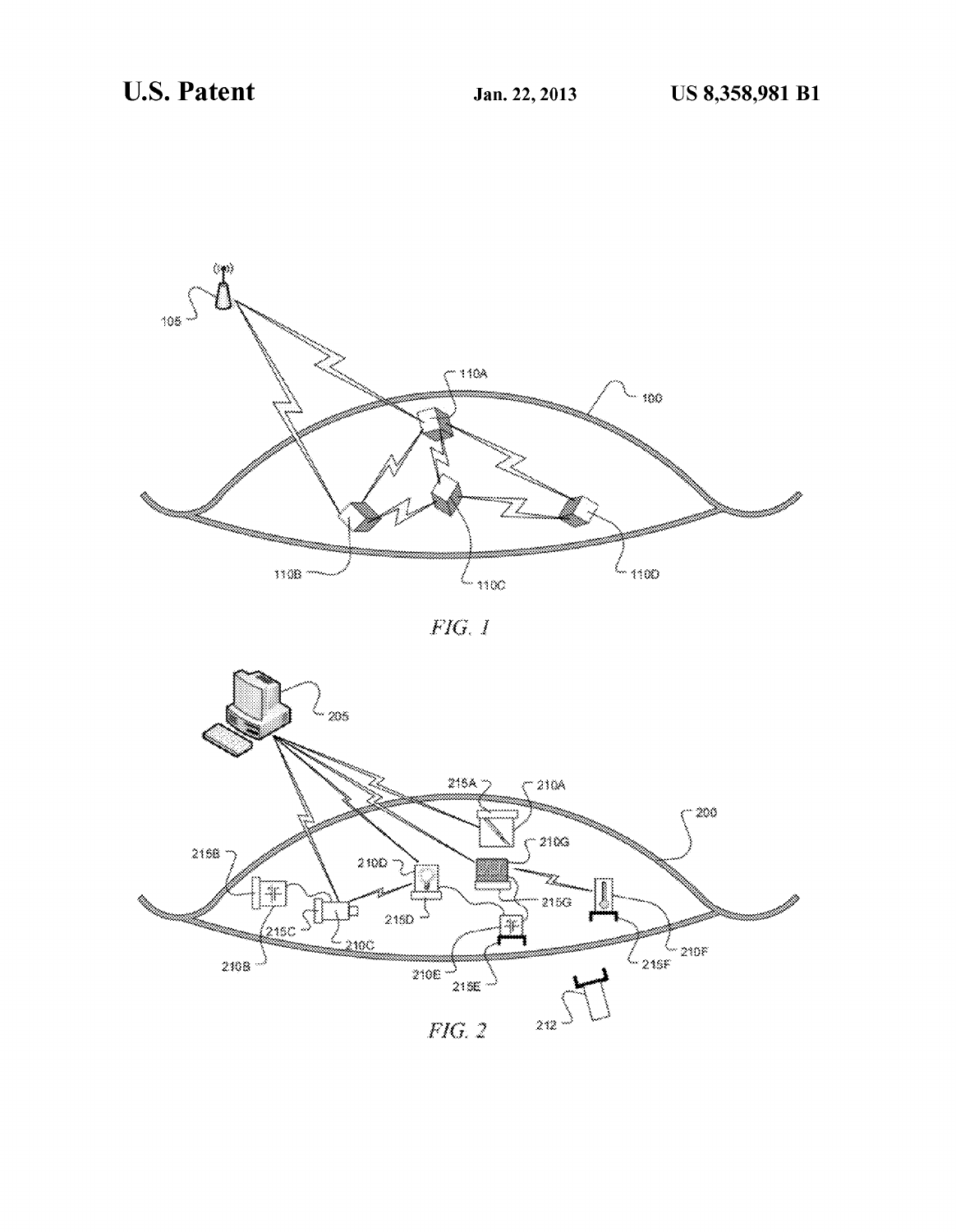5

#### **MINIMALLY INVASIVE NETWORKED SURGICAL SYSTEM AND METHOD**

#### CROSS REFERENCE TO RELATED APPLICATIONS

This application claims priority to currently pending U.S. Provisional Patent Application No. 61/109,368, entitled, "Non-Invasive Networked Surgery", filed Oct. 29, 2008.

This invention relates to a system and method device for minimally invasive surgical procedures; more specifically a network of various in vivo medical devices.

#### BACKGROUND

increasing sophisticated, new functions will be needed to realize successful surgical outcomes. For example, conventional laparoscopy places a limit on the number of devices that can be inserted in the body. In addition, these devices have limited positioning capabilities and may compete or interfere with the preferred motion or position of another 25 instrument.

Devices and methods for performing in vivo imaging of passages or cavities within a body are known in the art, and there are self-propelled devices known in the art. However, these conventional technologies use a single device (e.g. a 30 camera pill), which are difficult to inject into the body and properly position and navigate due to their size. Having a single device also limits the ability of the surgeon to perform multiple tasks in a single session, or view the progress of the surgical procedure from the most advantageous angle.

#### **SUMMARY**

The present invention includes a system and associated method for performing minimally invasive, networked medi- 40 cal procedures. The system includes a number of in vivo medical devices, such as imaging devices, sensors, power sources, and cutting tools, and a communication path between at least two of the in vivo medical devices. The system further includes an ex vivo control unit to control the 45 behavior of the in vivo medical devices and a wireless communication path between the control unit and at least one of the in vivo medical devices. The system may further include a second wireless communication path between at least one of method for performing noninvasive medical procedures. The

The communications and control units may be combined into a single unit and their communications paths may be shared. The in vivo medical devices may be electronically addressable and electronically controllable. The in vivo medical devices may also be magnetically controllable. There 55 also may be a number of wireless communication paths between the control unit and each of the in vivo medical devices. These wireless communications links, or additional wireless links, also provide a two-way communication path for the in-vivo devices to communicate a variety of information with external systems.

The method of performing networked medical procedures includes providing a number of in vivo medical devices and a communication between at least two of the in vivo medical devices. The method further includes providing an ex vivo control unit to control the behavior of the in vivo medical devices and providing a wireless communication path

between the control unit and at least one of the in vivo medical devices. The method also includes controlling the behavior of the in vivo medical devices from outside the body using the wireless communication path between the control unit and the at least one of the in vivo medical devices. The method may further include providing a second wireless communication path between at least one of the in vivo medical devices and an ex vivo system. The second wireless communication path may be a duplex wireless communication path.

Controlling the behavior of the in vivo medical devices FIELD OF INVENTION from outside the body using the wireless communication path between the control unit and at least one of the in vivo medical devices may include generating a control signal at the control unit and transmitting the control signal over the wireless 15 communication path to a first in vivo medical device. Controlling the behavior of the in vivo medical devices from outside the body may also include receiving the control signal at the first in vivo medical device, generating a second control As minimally invasive surgical (MIS) procedures become signal at the first in vivo medical device, and transmitting the second control signal over the communication path between the first in vivo medical device and a second in vivo medical device to the second in vivo medical device.

### BRIEF DESCRIPTION OF THE DRAWINGS

For a fuller understanding of the invention, reference should be made to the following detailed description, taken in connection with the accompanying drawings, in which:

FIG. **1** is a general diagram of a plurality of in vivo medical devices, which are networked together and controlled wirelessly via a wireless access point located outside the body, in accordance with an embodiment of the present invention.

FIG. **2** is a diagram of a plurality of exemplary in vivo medical devices, which are networked together and con-35 trolled wirelessly by a control unit located outside the body, in accordance with an embodiment of the present invention.

### DETAILED DESCRIPTION OF THE PREFERRED EMBODIMENT

In the following detailed description of the preferred embodiments, reference is made to the accompanying drawings, which form a part hereof, and within which are shown by way of illustration specific embodiments by which the invention may be practiced. It is to be understood that other embodiments may be utilized and structural changes may be made without departing from the scope of the invention.

The present invention includes a system and associated the in vivo medical devices and an ex vivo system. 50 system includes a number of networked devices for in vivo medical applications. The term "in vivo" as used herein refers to being inside of a living organism or cell. Thus, for example, a medical device that is in vivo can be found inside of the subject organism or cell. Typical applications include but are not limited to procedures in the gastrointestinal tract of a human being. The system and method allow for the performance of complex and time-consuming surgeries to be minimally invasive and in some cases with only local or no anesthesia. This increases the safety of the surgery and minimizes patient anxiety.

The invention includes a plurality of in vivo medical devices of the same or different types, such as imaging devices, sensors, power sources, collectors, and "cutting" tools (physical, optical, ultrasound, lasers, etc.). There also may be multiples of the same type of device. For example, multiple batteries may be used so that the devices do not prematurely run out of power.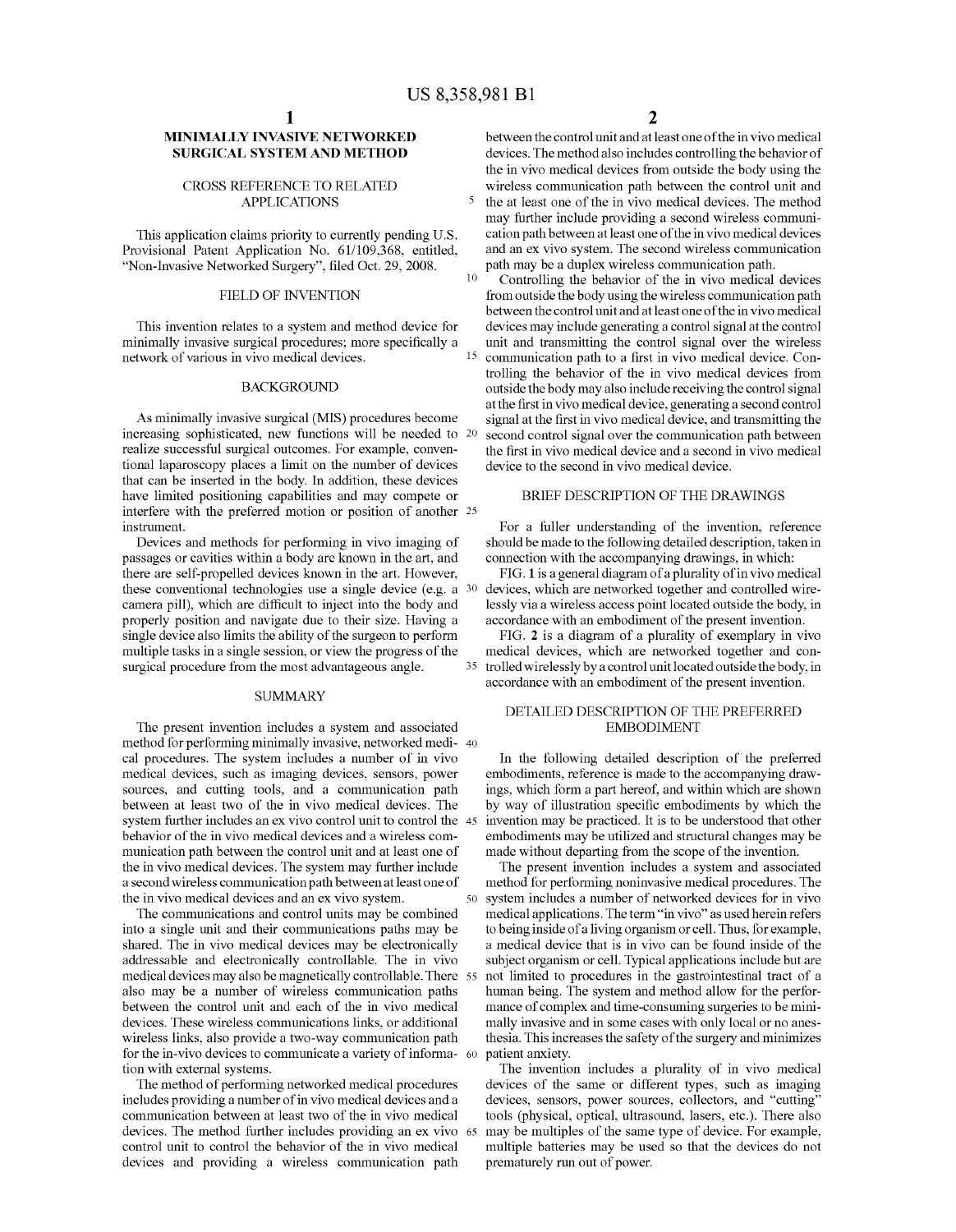The devices are controlled by one or more external (ex vivo) control units, such as an expert system. The invention may include other external (ex vivo) systems in addition to the control unit. The term "ex vivo" as used herein refers to being outside of a living organism. Thus, for example, a system that is ex vivo can be found outside of the subject organism. Examples of such an external system include a server and an external display system for displaying images from an in vivo video camera. The invention may further include one or more external (ex vivo) communication units, such as an external 10 wireless access point, which transmit data between the in vivo medical devices and the one or more external control units or other external systems.

The invention may also include one or more communication paths between one or more of the in vivo medical devices 15 and the external system $(s)$ . These communication paths may carry control signals or any other type of communication required by the system. The communication path may either be a separate communications link with dedicated resources (e. g. separate frequency, time slot, or code, for each "path") or 20 an addressable logical link in a shared medium (such as a packet network). Each communication path may be uni- or bi-directional depending on the needs of the system. For example, an in vivo video camera may have a dedicated communication path between it and an external control and 25 display system. The control signal would be sent from the external system to the video camera via the communication path and the camera would send images to the external system via the same communication path. Alternatively, there may be more than one communication path between two devicesone carrying control signals and another for communication.

The invention may also include one or more communication paths between the in vivo medical devices. These communication paths may carry control signals or any other type of communication required by the system. The communica- <sup>35</sup> tion paths may also relay information received by one in vivo medical device from an external system to another in vivo medical device. Each communication path may be uni- or bi-directional depending on the needs of the system.

Each of the devices may be externally electronically 40 addressable. Each device may be externally controllable (e.g., via wireless, magnetic, or other means). Each device may perform a required task in response to externally generated control signals. The device may be positioned in response to the control commands. Movement of the devices may be 45 magnet. accomplished in a variety of ways including mini motors and thrusters, as well as the use of magnets. The devices may have means of acquiring position or other information (e.g., a GPS). The devices may be capable of originating communications with the external systems or with other in vivo 50 devices. These communications may, for example, communicate the information acquired by the device and/ or the status or condition of the device.

The devices may assume a hierarchical, mesh, tree, ad-hoc, or other architecture that is appropriate for the application.

A generalized example of the present invention is shown in FIG. 1. In this example, plurality of in vivo medical devices 11 OA-11 OD are networked together and controlled wirelessly via wireless access point 105located outside body cavity 100.

Another example is shown in FIG. 2. Here, the in vivo 60 controllable. medical devices include cutting tool 210A with positioning device 215A, battery 210B with positioning device 215B, camera 210C with positioning device 215C, light 210D with positioning device 215D, battery 210E with magnet 215E, sensor 210F with magnet 215F, and monitor 210G with posi- 65 tioning device 215G. Positioning devices include any device that provides movement to the respective in vivo medical

device, such as mini-motors or thrusters. In addition, external magnet 212 may be used in conjunction with magnet 215E or 215F to move battery 210E or sensor 210F, respectively.

In vivo medical devices 210A-210G may be connected to one or more of each other via a wired or wireless connection. For example, in FIG. 2, camera 210C has a wired connection with battery 215B and a wireless connection with light 210D. Further, any number of in vivo medical devices 210A-210G may be wirelessly connected to an external control unit, here computer 205. In this example, four in vivo medical devices are wirelessly connected to computer 205—cutting tool 210A, camera 210C, light 210D, and monitor 210G.

It will be seen that the advantages set forth above, and those made apparent from the foregoing description, are efficiently attained and since certain changes may be made in the above construction without departing from the scope of the invention, it is intended that all matters contained in the foregoing description or shown in the accompanying drawings shall be interpreted as illustrative and not in a limiting sense.

It is also to be understood that the following claims are intended to cover all of the generic and specific features of the invention herein described, and all statements of the scope of the invention which, as a matter of language, might be said to fall there between

#### What is claimed is:

**1.** A system for performing networked medical procedures comprising:

a plurality of in vivo medical devices;

- a network providing a communication path between at least two of the plurality of in vivo medical devices, said network comprising a Layer 3 data network;
- an ex vivo control unit to control the behavior of the plurality of in vivo medical devices, said behavior including spatial parameters of said plurality of in vivo medical devices;
- said network providing a wireless communication path between the control unit and at least one of the plurality of in vivo medical devices.

2. The system of claim **1,** further comprising:

a second wireless communication path between at least one of the plurality of in vivo medical devices and an ex vivo system.

3. The system of claim **1,** wherein the control unit is a

**4.** The system of claim **1,** wherein the control unit is an electronic device that generates control signals.

5. The system of claim **1,** wherein the control unit is an electronic device that generates communication signals.

6. The system of claim **1,** whereineachoftheplurality of in vivo medical devices are one or more medical devices chosen from the group consisting of an imaging device, a sensor, a power source, and a cutting tool.

7. The system of claim **1,** wherein the communication path 55 between the at least two in vivo medical devices is wireless.

8. The system of claim **1,** wherein the communication path between the at least two in vivo devices is wired.

9. The system of claim **1,** whereineachoftheplurality of in vivo medical devices is separately wirelessly addressable and

10. The system of claim **1,** further comprising:

a plurality of wireless communication paths between the control unit and each of the plurality of in vivo medical devices.

11. A method of performing networked medical procedures comprising:

providing a plurality of in vivo medical devices;